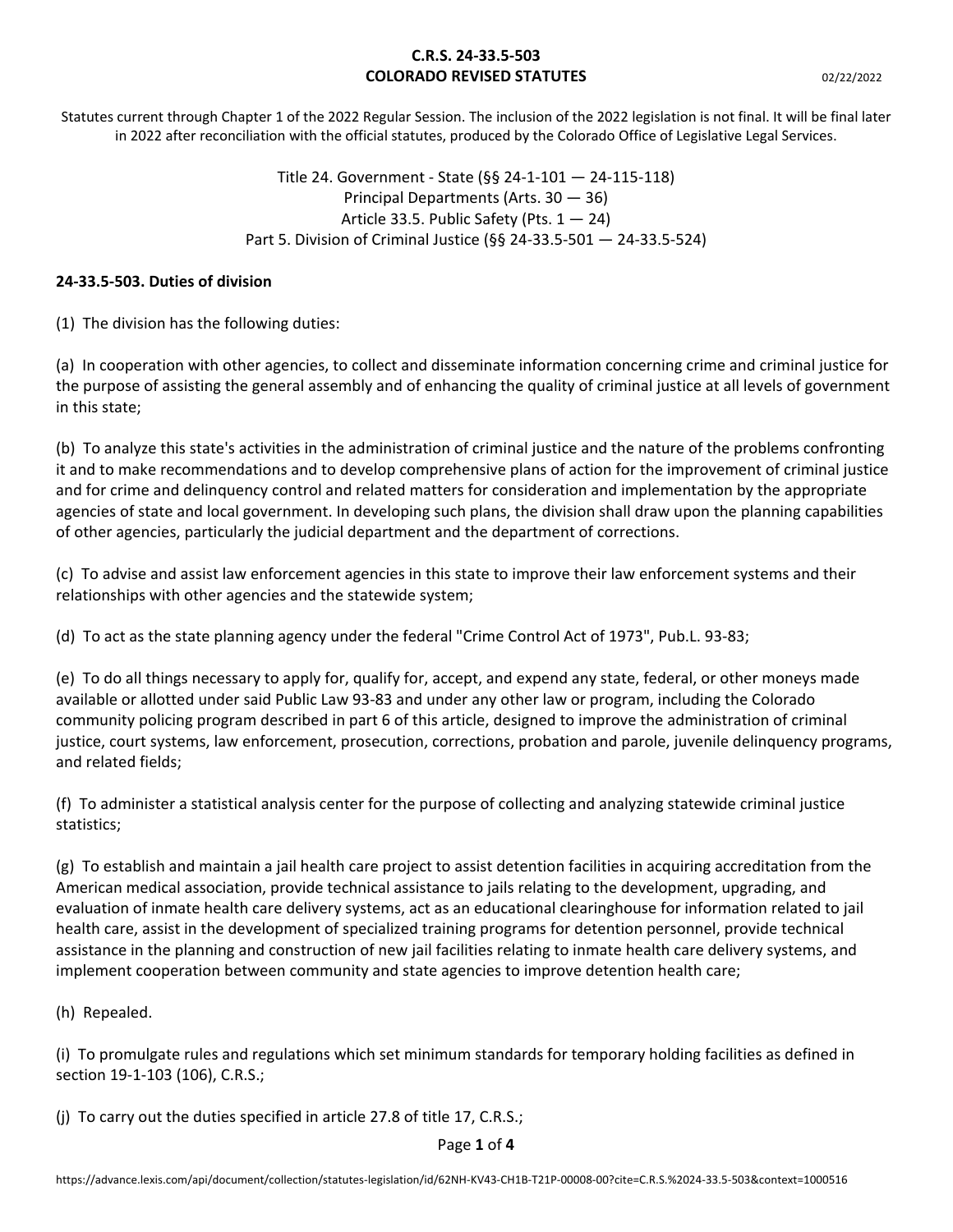(k) To carry out the duties prescribed in article 11.5 of title 16, C.R.S.;

(l) To carry out the duties prescribed in article 11.7 of title 16, C.R.S.;

(m) To provide information to the director of research of the legislative council concerning population projections, research data, and other information relating to the projected long-range needs of correctional facilities and juvenile detention facilities and any other related data requested by the director;

(n) To carry out the duties prescribed in section 16-11-101.7 (3), C.R.S.;

(o) To develop, in consultation with the sex offender management board and the judicial branch by January 1, 1999, the risk assessment screening instrument that will be provided to the sentencing courts to determine the likelihood that a sex offender would commit one or more of the offenses specified in section 18-3-414.5 (1)(a)(II), C.R.S., under the circumstances described in section 18-3-414.5 (1)(a)(III), C.R.S.;

(p) To implement, in consultation with the judicial branch, by July 1, 1999, the risk assessment screening instrument developed pursuant to paragraph (o) of this subsection (1);

(q) To review existing policies relating to the issuance and use of no-knock search warrants pursuant to part 3 of article 3 of title 16, C.R.S.;

(r) To inspect secure juvenile facilities and collect data on juveniles that are held in secure juvenile facilities, jails, and lockups throughout the state;

(s) Repealed.

(t) To analyze the data from the state board of parole provided to the division pursuant to section 17-22.5-404 (6), C.R.S., and to provide training to the board, pursuant to section 17-22.5-404 (6), C.R.S., regarding how to use the data obtained and analyzed to facilitate the board's decision-making;

(u) Repealed.

(v) Notwithstanding section 24-1-136 (11)(a)(I), to provide to the judiciary committees of the senate and the house of representatives, or any successor committees, a status report on the effect on parole outcomes and use of any money allocated pursuant to House Bill 10-1360, enacted in 2010;

(w) To develop the administrative release guideline instrument for use by the state board of parole as described in section 17-22.5-107 (1), C.R.S.;

(x) To develop the Colorado risk assessment scale as described in section 17-22.5-404 (2)(a), C.R.S.;

(y) To develop, in cooperation with the department of corrections and the state board of parole, a parole board action form;

(z) To provide training on the Colorado risk assessment scale and the administrative release guideline instrument as required by section 17-22.5-404 (2)(c), C.R.S.; and

Page **2** of **4**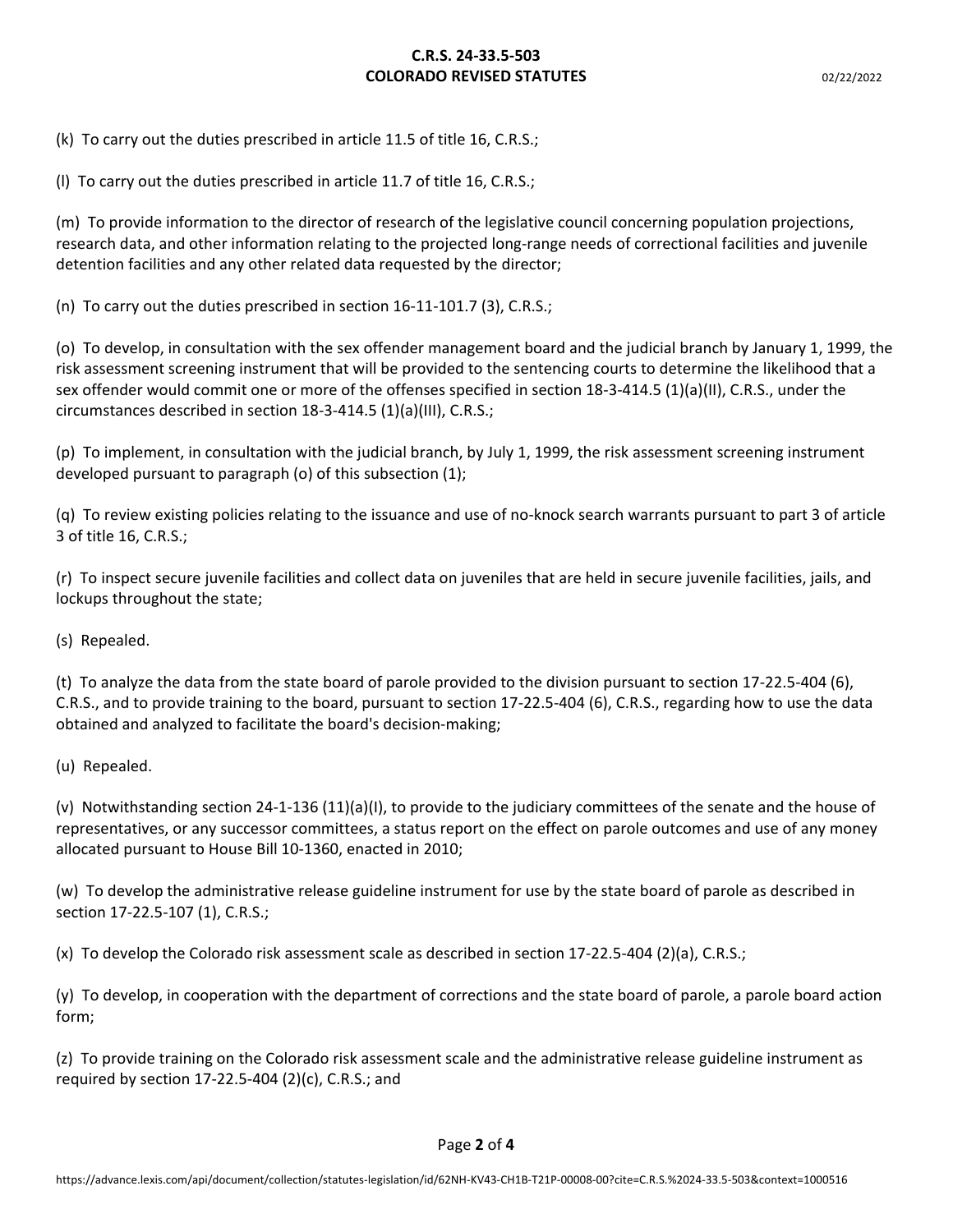(aa) To receive the information reported to the division by law enforcement agencies pursuant to section 22-32-146, C.R.S., and by district attorneys pursuant to section 20-1-113, C.R.S., and provide the information, as submitted to the division, to any member of the public upon request, in a manner that does not include any identifying information regarding any student. If the division provides the information to a member of the public upon request pursuant to this paragraph (aa), the division may charge a fee to the person, which fee shall not exceed the direct and indirect costs incurred by the division in providing the information.

(bb) To develop the certificate of compliance required by section 16-4-102 (2)(j)(III) that includes specific certifications for:

(I) Posting the notices required by section 16-4-102 (2)(h)(I)(A) and (2)(i) for inmates and the public to see;

(II) Creation and provision of the notice required by section 16-4-102 (2)(h);

(III) Creation and training on the written policies required by section 16-4-102 (2)(j)(I); and

(IV) Timely updates required by section  $16-4-102$  (2)(i)(II); and

(cc) Maintain a publicly accessible database of the certificates of compliance, policies, and notices filed by a sheriff pursuant to section  $16-4-102$  (2)(j)(III).

(2) (a) (I) On or before April 1, 2016, and every April 1 thereafter, the division has the duty to compile and analyze the data reported by law enforcement agencies and prepare a report, without identifying information, concerning the total number of tickets, summons, or arrests that occurred on school grounds, in school vehicles, or at a school activity or sanctioned event and describe the final disposition of those tickets, summons, or arrests by reporting agency, school, and location. The report must analyze the data by race, age, gender, ethnicity, and the specific type of offense with all national crime information center crime codes. The division of criminal justice shall support law enforcement agencies in their efforts to submit the required data, actively reach out to agencies that have failed to submit the required data, and provide a reasonable degree of training if necessary.

(II) Notwithstanding section 24-1-136 (11)(a)(I), the division shall submit the report to the education and judiciary committees of the house of representatives and the senate, or any successor committees. The division shall provide the report to any member of the public upon request, in a manner that does not include any identifying information regarding any student. If the division provides the information to a member of the public upon request pursuant to this subsection (2)(a), the division may charge a fee to the person, which fee shall not exceed the direct and indirect costs incurred by the division in providing the information. If the division adheres to all state and federal privacy and confidentiality laws concerning student information, the division may provide the aggregate data gathered by a law enforcement agency to any independent research or community-based organization working to analyze school-based criminal behavior and the response to that behavior by the juvenile and criminal justice systems. The data provided must not include any information that would identify any individual student.

(III) The division shall annually post the report on its website.

(b) The division has the duty to prepare a retroactive report meeting the requirements of paragraph (a) of this subsection (2) using existing data sources for the 2013-14 and 2014-15 school years.

(c) The division is only required to perform the duties of this subsection (2) if existing appropriations or resources are available.

History

Source: L. 83:Entire article added, p. 935, § 1, effective July 1, 1984. L. 84:(1)(g) added, p. 684, § 17, effective July 1; (1)(h) added, p. 661, § 21, effective July 1. L. 89:(1)(i) added, p. 929, § 6, effective April 23. L. 90:(1)(j) added, p. 970, §

Page **3** of **4**